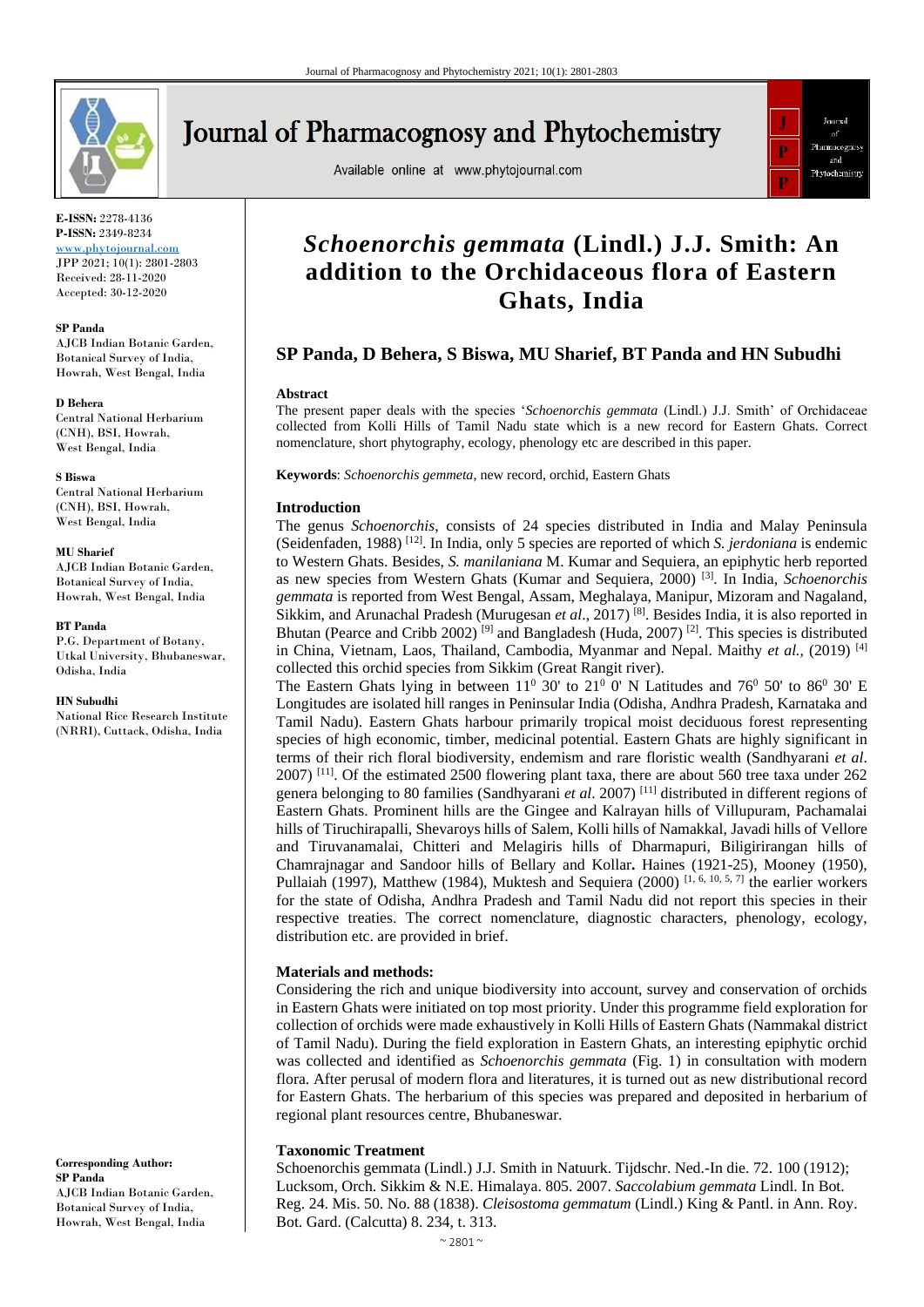#### Journal of Pharmacognosy and Phytochemistry [http://www.phytojournal.com](http://www.phytojournal.com/)

Epiphytic. Stem 7-30 cm long, slender, pendulous, enveloped in 0.7-1 cm long, rather expanded, tubular. Leaf sheaths, lower half enveloped in remnant of leaf sheaths, branched. Leaves several, 4.5-12.5 X 0.26-0.5 cm, linear, curved, sub-terete, minutely 3-toothed at the apex, with tubular sheathing at base, fleshy, smooth. Inflorescence 10-20 cm long, panicle, axillary, pendent; peduncle 3.0-3.8 cm long, sub-tubular stem clasping sheathing bracts; rachis 7.0-to16.2 cm long, panicle branched, rachis ridged with many shortly pedicellate flowers; pedicellate-ovary, 1.8-2.8 mm long, ridged, greenish-purple, smooth; floral bracts 0.8-1.8 mm, lanceolate, acuminate, darkbrown. flowers 4.0-4.2 mm long (measured from tip of sac to tip of lip), whitish-purple, glabrous, sepals & petals connivent. Sepals sub-equal, whitish-purple, not spreading; the dorsal sepal 1.1-1.3 X 0.4-0.5 mm, oblong-ovate, obtuse; arched over column; the lateral pair 1.8-2 X 0.7-0.8 mm, narrowly ovate, obtuse.0.8-1 X 0.25-0.3 mm, narrowly ovate, obtuse, dark purple. Lip 3-3.2 mm long, white, fleshy, concave; its basal end with a stout cylindric blunt spur parallel to the ovary ca 1.9 mm long; its interior with a small posterior and a large interior callus occluding the mouth; dorsal callus none; the lateral lobes obscure; the apical lobe ovate, rotund, blunt, entire, concave, with obscure raised mass on the disc. Column very short, thick, with two translucent teeth on sides, dark bottle-green. Anther dome shaped, broader than long, pale yellow; pollinia 2 broadly ovoid, attached by a broad flat, oblong caudicle to a much elongated oblong gland, orange-yellow.

Fls. & Frts.: May-June.

Altitude: 830-1200 meter

Status: Un-common

Distribution: India (Sikkim, West Bengal, Assam, Meghalaya, Manipur, Mizoram and Nagaland, and Arunachal Pradesh); Cambodia, China, Loas, Myanmar, Nepal, Thailand, Vietnam and Bangladesh.

Ecology: In shola forests under shade.

Specimen examined: Kolli Hills, Tamil Nadu; F.N. 26001

Note: *Schoenorchis*, are commonly known as 'flea orchids'. The name *Schoenorchis* is derived from the Ancient Greek words *schoinos* meaning "sedge", "rush-rope" or "rope". The genus *Schoenorchis* was established in 1825 by Caspar Reinwardt in Hornschuch's Sylloge Plantarum Novarum. There has, however, been some dispute about this since both Blume and Reinwardt independently described the genus in the same year (1825). Seidenfaden (1988)  $[12]$  reviewed and gave priority to Reinwardt. The genus comprises of 24 species (www.theplantlist.org) distributed in the Himalayas (India) Srilanka, to China (Hainan) and Philippines, South to Indonesia and east to new Guinea, Australia and Pacific Islands.